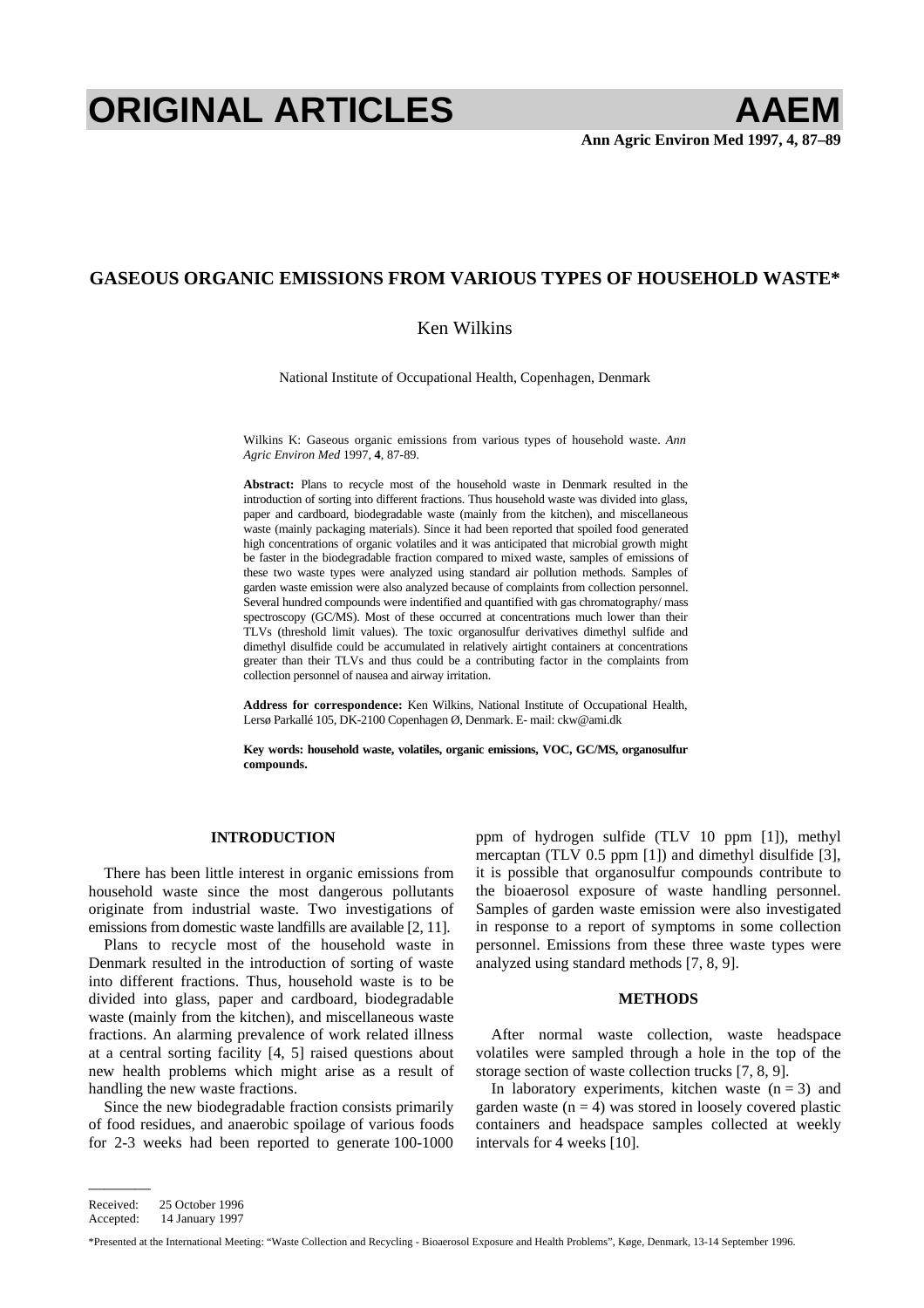Table 1. Dominant VOCs in collection truck headspace of household waste according to retention time identified by  $GCMS$  (M = mixed waste,  $B = biodegradable$  waste,  $G =$  garden waste).

| <b>COMPOUND</b>            | М         | B                                | G                                |
|----------------------------|-----------|----------------------------------|----------------------------------|
| pentane                    | $+$       |                                  |                                  |
| dimethyl sulfide           |           |                                  | $^{+}$                           |
| ethanol                    | $^{+}$    | $^{+}$                           | $\hspace{0.1mm} +$               |
| acetone                    | $^{+}$    |                                  | $^{+}$                           |
| dichloromethane            | $^{+}$    |                                  |                                  |
| methyl acetate             | $^{+}$    | $^{+}$                           |                                  |
| 2-propanol                 | $+$       |                                  |                                  |
| 2-methylhexane             | $+$       |                                  |                                  |
| 3-methylhexane             | $+$       |                                  |                                  |
| 1-propanol                 | $^{+}$    |                                  |                                  |
| ethyl acetate              | $^{+}$    |                                  | $^{+}$                           |
| 2-butanone                 |           | $^{+}$                           | $+$                              |
| 1,1,1-trichloroethane      | $^{+}$    |                                  |                                  |
| methylcyclohexane          | $^{+}$    |                                  |                                  |
| heptane                    | $+$       |                                  |                                  |
| 2-butanol                  |           | $^{+}$                           | $^{+}$                           |
| 2-methyl-1-propanol        | $+$       | $+$                              | $+$                              |
| 2-pentanone                | $+$       | $+$                              |                                  |
| 1-butanol                  | $^{+}$    | $^{+}$                           |                                  |
| dimethylcyclohexanes       | $+$       |                                  |                                  |
| acetic acid                | $^{+}$    | $^{+}$                           |                                  |
| octane                     | $^{+}$    |                                  |                                  |
| dimethyl disulfide         |           | $^{+}$                           |                                  |
| dimethylheptanes           | $+$       |                                  |                                  |
| $C_2$ -cyclohexanes        | $+$       |                                  |                                  |
| toluene                    | $+$       | $^{+}$                           | $+$                              |
| $C_3$ -cyclohexanes        | $^{+}$    |                                  |                                  |
| 3-methyl-1-butanol         |           | $\! +$                           |                                  |
| 2-methyl-1-butanol         |           | $\! +$                           |                                  |
| 3-hydroxy-2-butanone       | $^{+}$    |                                  | $^{+}$                           |
| butyl acetate              | $^{+}$    |                                  |                                  |
| m,p-xylene                 | $^{+}$    |                                  |                                  |
| ethylbenzene               | $+$       |                                  |                                  |
| dimethylheptanes           | $^{+}$    |                                  |                                  |
| $\alpha$ -pinene           | $^{+}$    | $^{+}$                           | $^{+}$                           |
| methyloctanes              | $^{+}$    |                                  |                                  |
| o-xylene                   | $^{+}$    |                                  |                                  |
| styrene                    | $\ddot{}$ |                                  | $\! +$                           |
| nonane                     | $\ddot{}$ |                                  |                                  |
| camphene                   | $+$       |                                  | $+$                              |
| ß-pinene                   | $\ddot{}$ | $^{+}$                           | $+$                              |
| ß-myrcene                  | $^{+}$    |                                  | $^{+}$                           |
| methylnonanes              | $^{+}$    |                                  |                                  |
| $\Delta$ 3-carene          | $^{+}$    | $^{+}$                           | $^{+}$                           |
| trimethylbenzenes          | $^{+}$    |                                  |                                  |
| decane                     |           |                                  |                                  |
| limonene                   | $^{+}$    |                                  |                                  |
|                            | $^{+}$    | $\hspace{0.1mm} +$               | $\hspace{0.1mm} +\hspace{0.1mm}$ |
| ß-phellandrene<br>undecane |           |                                  | $^{+}$                           |
|                            | $^{+}$    |                                  |                                  |
| benzaldehyde               |           | $\hspace{0.1mm} +\hspace{0.1mm}$ |                                  |
| $\gamma$ -terpinene        |           |                                  | $^+$                             |
| dodecane                   | $^{+}$    |                                  |                                  |
| thujone                    |           |                                  |                                  |

**Table 2.** Total sulfur-organic VOC concentration in garden waste  $(mg/m<sup>3</sup>)$ ,  $nd = not detected$ .

| truck headspace | container headspace | nylon bag headspace |
|-----------------|---------------------|---------------------|
| $(n=3)$         | $(n=4)$             | $(n=3)$             |
| $nd - 0.025$    | $nd - 4.7$          | $0.68 - 8.1$        |

Solid samples were placed in a nylon 66 foil bags and a headspace sample was taken after a 24 hour equilibration period.

All gas samples were concentrated on Tenax TA and stored at 4°C before standard thermal desorption GC/MS analysis [7, 8, 9].

### **RESULTS AND CONCLUSIONS**

About 300 volatile organic compounds (VOCs) were indentified [7-10]. Table 1 is a list of the dominant compounds from the three waste types.

Mixed waste, which consisted primarily of packaging materials including food containers, yielded primarily aliphatic and aromatic hydrocarbons, and some esters and alcohols, all of which probably were derived from packaging materials or their labels (printing inks etc.). Food residues probably contribute to the biological volatiles: alcohols, esters, acetic acid, ketones and terpenes.

The major VOCs from biodegradable waste were alcohols, esters, acetic acid, ketones, dimethyl disulfide and monoterpene hydrocarbons, all of which could be derived from food and its spoilage by microorganisms.

Garden waste headspace was also dominated by alcohols, esters, ketones, dimethyl sulfide, and monoterpene hydrocarbons. Esters and carboxylic acids were less prominent in some samples while terpenes were more prominent than in biodegradable waste. Most characteristic for garden waste was the presence of the highest concentrations of organosulfur derivatives and especially the formation of oxygenated and highly odoriferous monoterpenes (thujone, myrtenal, verbenone, linalool oxides, menthone, menthol, fenchone). These oxygenated monoterpenes could well represent oxidative microbial bioconversion of the ubiquitous pinenes and ∆3-carene, the dominant monoterpenes.

The standard indoor air analysis procedure used for this study was not suitable for analysis of hydrogen sulfide or methanethiol so concentrations of the organosulfur compounds here in Table 1 must be considered as indications of the relative risk for physiological effects. Although there is no TLV for dimethyl disulfide, one of the major compounds found here, investigations of toxicity of organosulfur derivatives showed that its toxicity is at the same level as that of methanethiol (TLV 0.5 ppM) [6]. Total organosulfur VOC concentrations measured for garden waste, the samples which gave the highest concentrations, are summarized in Table 2. While